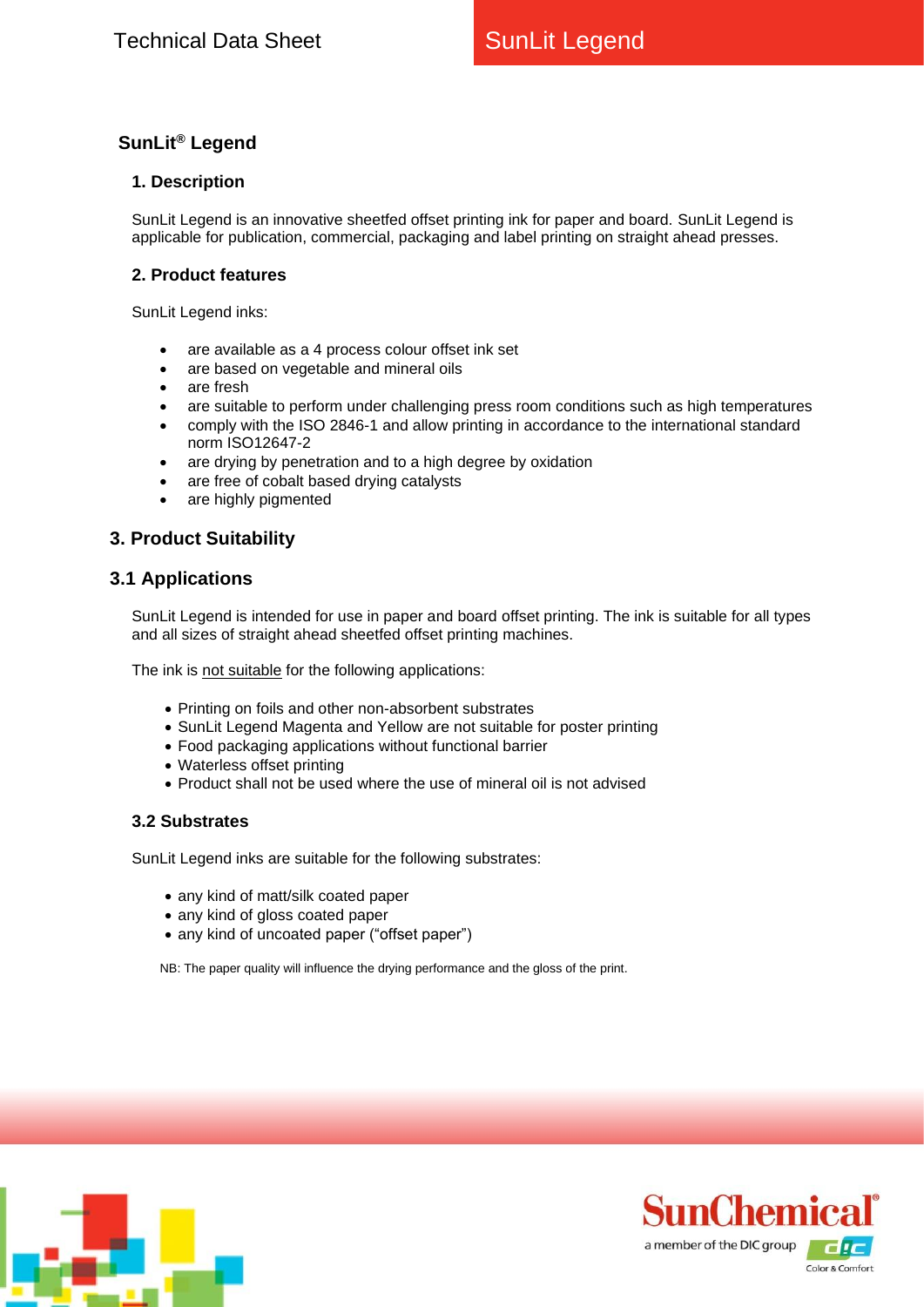## **3.3 Varnishability**

Printed sheets with SunLit Legend can be overprinted either with an oil based overprint varnish or a water based overprint varnish.

When applying inline UV coatings a suitable primer is mandatory. When offline UV coating is applied, a water based primer is recommended or a waiting time of at least 48h is necessary.

The impact of the ink fastness has to be taken into consideration.

## **4. Colour Range**

SunLit Legend is supplied as finished inks.

The following table sums up the light fastnesses and the resistances corresponding to the 4 process colours:

| <b>PROCESS COLOURS</b>                  | <b>PRODUCT</b><br><b>CODE</b> | <b>LIGHT FASTNESS</b><br>ISO 12040* | <b>ALCOHOL</b><br>ISO 2836* | <b>SOLVENT MIXTURE</b><br>ISO 2836* | ALKALI<br>ISO 2836* |
|-----------------------------------------|-------------------------------|-------------------------------------|-----------------------------|-------------------------------------|---------------------|
| <b>SUNLIT LEGEND Process Black</b>      | LGD24                         |                                     | -                           |                                     |                     |
| <b>SUNLIT LEGEND Process Cyan</b>       | LGD38                         | 8                                   |                             |                                     |                     |
| <b>SUNLIT LEGEND Process Magenta</b>    | LGD39                         |                                     |                             |                                     |                     |
| <b>SUNLIT LEGEND Process Yellow G/S</b> | <b>LGD41</b>                  |                                     |                             |                                     |                     |

\* For more information regarding these standards, please contact your local SunChemical representative.

## **5. General Handling**

#### **5.1 Storage**

SunLit Legend inks should be stored at ambient temperature between 5°C and 35°C. Under these conditions SunLit Legend inks have a shelf life of at least 36 months in an unopened vacuumpacked tin.

Inks supplied in drums or pails should be used within 12 months after production. Drums and pails having exceeded 12 months may be fit for purpose but must be inspected before usage. Critical is the formation of skin where there is surface contact with air (oxygen). Minor appearance of skin shall be removed provided that the ink underneath is skin-free. In either case, once the container is opened, the ink should be worked off in a timely manner.



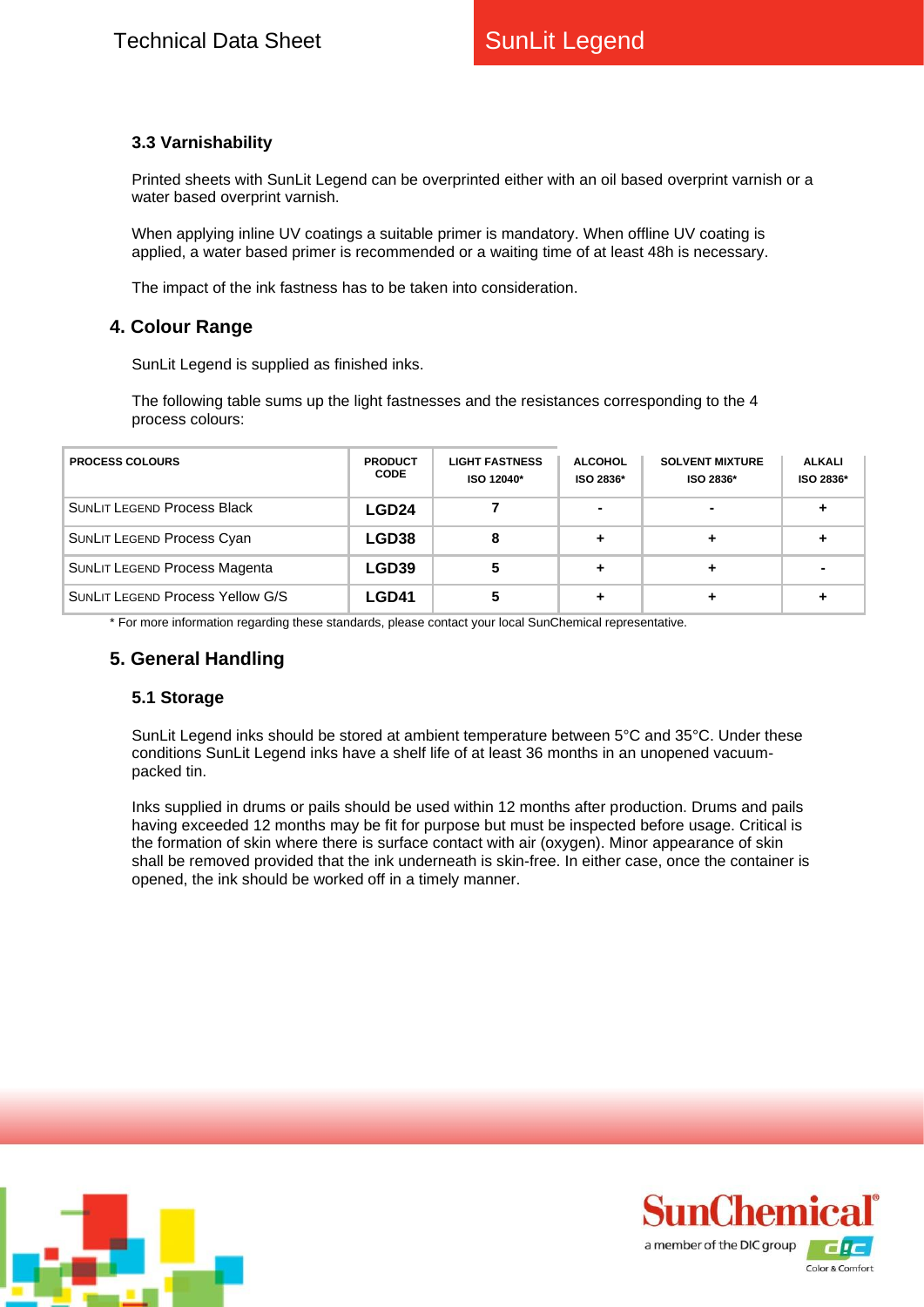## **5.2 Waste disposal**

Waste disposal should be carried out in accordance with good industrial practice, observing all the appropriate local, national and regional regulations and guidance*.*

## **6. Printing Conditions**

### **6.1 Fount Solution**

SunLit Legend does not require to be run with a special fount solution.

The quality of the water and the overall printing conditions has a strong impact on the choice of fountain solution and the level of IPA required. Please consult our technical services for assistance.

## **6.2 Printing Plates**

SunLit Legend can be run with any type of aluminium based printing plates (CtP plates,

conventional positive or negative plates).

### **6.3 Influence of IR drier**

The use of IR drier is not recommended as it might lead to an increased tendency of set off in the delivery pile.

## **6.4 Press cleaning**

After having printed with SunLit Legend ink the press can be easily cleaned using standard press washes.

## **7. End-use safety**

All Sun Chemical Europe printing inks and related materials are formulated in accordance with the CEPE/EuPIA Exclusion Policy. This excludes from use all materials classified according to the CLP Regulation (EC) No 1272/2008 on classification, labelling and packaging of substances and mixtures as carcinogenic, mutagenic or toxic for reproduction in categories 1A or 1B with hazard statements H340, H350 or H360, in addition to toxic or highly toxic materials with hazard statements H300, H301, H310, H311, H330, H331, H370 or H372. None of the raw materials used in inks supplied intentionally contain the heavy metals Antimony, Arsenic, Cadmium, Chromium (VI), Lead, Mercury, Selenium. A copy of the document is available on the EuPIA website: [http://www.eupia.org](http://www.eupia.org/)

SunLit Legend also complies with EN71/3 (suitability for toy packaging).

## **8. Technical Assistance / Contacts**

For further information, please contact your local Sun Chemical team.